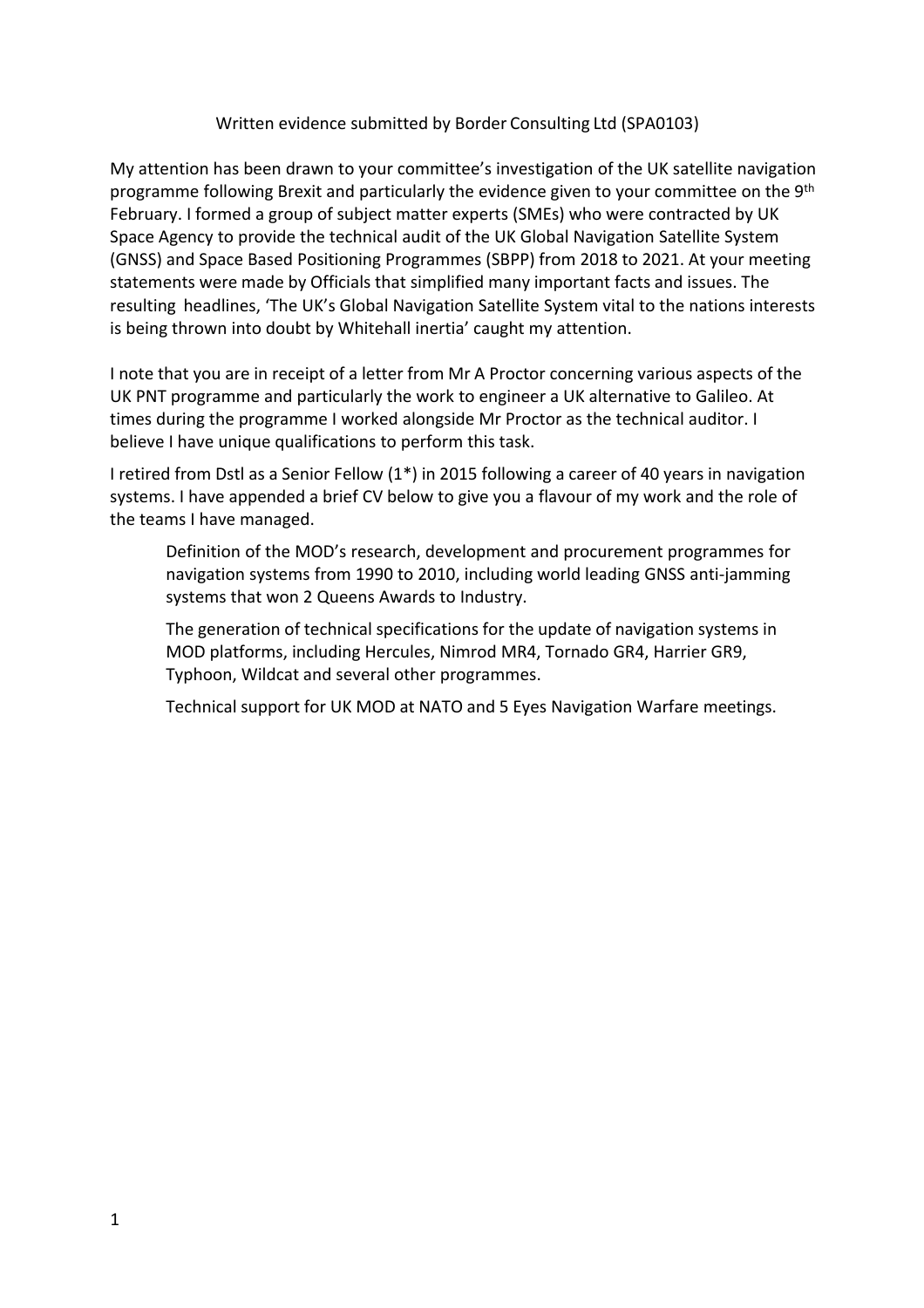Support to DfT and NATS at ICAO, Eurocae, RTCA, to MoD and former DTI for export controls at Wassenaars Arrangement meetings, and to several other Government departments.

Support to DfT and UK Space Agency in the technical negotiations with the EC for the Galileo and EGNOS programmes from their inception in the early 1990s through to Brexit.

Following my retirement I and a colleague established Border Consulting Ltd to provide independent technical services for PNT. I led a team of technical auditors for the UK GNSS and early SBPP programmes from 2018 until the contract ended in March 2021.

I was honoured with the award of an OBE for my work.

As your committee is well aware, following Brexit the UK was excluded from the Galileo and EGNOS European Satellite programmes. Although the focus has been Galileo the loss of the EU EGNOS is a significant problem. EGNOS broadcasts integrity data that enables GNSS, mainly GPS and Galileo to be used for 'safety of life' operations, e.g. airfield approach and landing. However the refusal of the EC to allow UK access to the certification data has resulting in the withdrawal of all procedures using EGNOS in UK airspace. The cost to the EU to provide the data is minimal but it is a strong indication of their attitude to UK and reopening of their programmes to our participation. It is noted that Inmarsat have an ESA Navigation Innovations and Support Programme (NAVISP) contract to investigate use of the currently unused GNSS transponders on their Geostationary satellite to provide a Satellite Based Augmentation System (SBAS) for UK in which DfT are taking a strong interest.

These issues were foreseen by the then National Security Adviser (NSA) who instructed BEIS to instigate a feasibility study into UK producing its own system. In late 2017, I was contacted by UKSA with a request to generate a technical statement for a "Future Concepts Study (FCS)" into a UK GNSS, the so called Plan B. As UKSA did not then have funding for the programme I provided free of charge, the statements of work that enabled the programme to commence.

My brief in generating the work statement for the FCS was:

### **Capability**

*Deliver a new, UK-controlled space capability that will strengthen national resilience and provide secure and assured position, navigation and timing services anywhere in the world to support a wide range of UK strategic objectives (e.g. humanitarian aid missions, trade deals).*

## Global Standing

*Demonstrate the UK's role as a major global actor with global reach and influence, boost our standing as a credible international partner for allies, and affirm the UK's status as a Tier 1 military power.*

### Prosperity

*Boost UK prosperity by providing new high-tech economic opportunities in the UK space sector, and stimulating innovation in sectors such as security, CNI and defence which rely on space-based position, navigation and timing services.*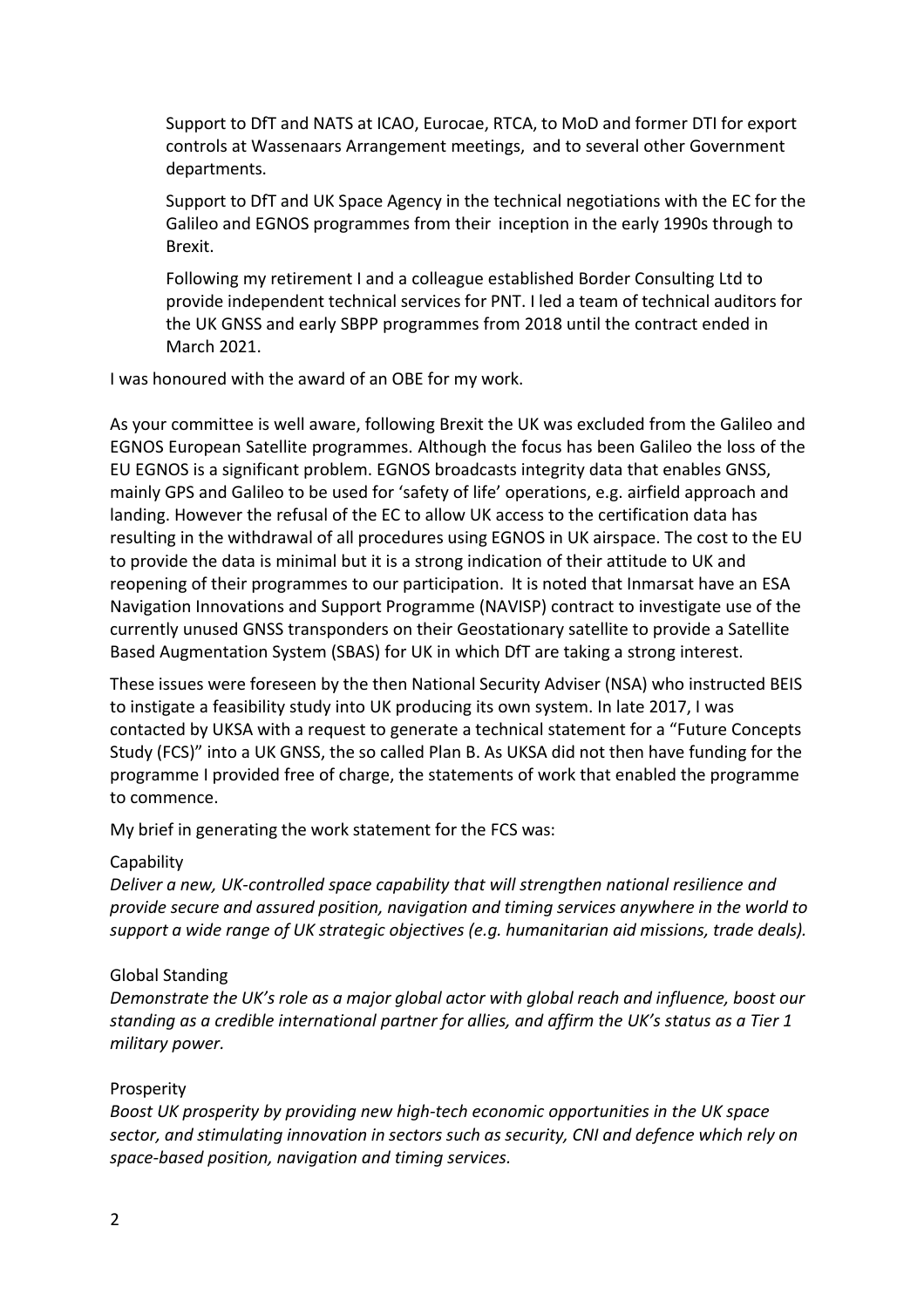The UK GNSS was from its commencement a Joint UKSA/MOD programme, MOD assigning a Group Captain and a Squadron Leader to support the work. The FCS was stood up from the end of 2017. A contract with an industrial consortium was placed in January 2018 for  $\sim$ £4.5m, with an initial output required in three months, by the end of March 2018, and a final report in September 2018. Both dates were achieved with impressive work by UK industry. The requirements for the study instructed industry to have a fresh examination of all possible architectures for a GNSS, that included conventional Medium Earth Orbit as GPS at a 20200Km orbit height and variations of Low Earth Orbit systems, that is similar to communication satellites One Web, Iridium at 500K - 1000Km. I was contracted as the technical design authority for the work.

During the FCS UK officials paid a visit to the US DoD to explain the programme. We were warmly received. A report of this visit and the reaction of the US should be available from BEIS/UKSA that would be of interest to your committee.

The FCS concluded that it was possible to satisfy NSA's requirements for freedom of action and independence with a satellite constellation and performance similar to GPS. Compatibility with GPS was seen as important so reducing to a minimum changes to user equipment and with military requirements. UKSA should be asked for the report of FCS conclusions.

To continue the work an Engineering Design and Development Phase (EDDP) was contracted in December 2018 with £92m from the Brexit readiness fund. EDDP tested the feasibility of delivering a UK system. Long lead items and components were identified and costed

It was a fundamental aspect of the work to use proven technology available from UK industry. More innovative options were deferred to a future replenishment phase. Results were required to inform the 2019 Spending Review and a Full Business Case by 2020/1. The EDDP made significant progress, by its close in September 2020 industry had developed a solution with system specifications and material for an Outline Business Case (OBC) for a Medium Earth Orbit system providing global PNT services to civilian, defence and CNI users. EDDP resolved many difficult technical issues including, the ground segment architecture, a working orbit determination and time synchronisation programme accurate to metres and nanoseconds, satellite design and deployment plan. All parts of the system were costed and independently verified.

The next phase was to many a step backwards. The Space Based Positioning, Navigation and Timing Programme (SBPP) was claimed<sup>1</sup> as, 'a major new UK Government programme launched by the UK Space Agency to explore innovative ways of delivering vital satellite navigation and timing services to the UK from space, exploiting technologies offered by companies at the 'cutting-edge' of innovation such as OneWeb<sup>2</sup>'. These words were echoed by the CEO of UKSA, 'Now is the time to drive this work further to look into wider, more innovative ways of delivering this important national capability - to help protect our critical infrastructure and put the UK at the forefront of the development of new space technologies.'

<sup>&</sup>lt;sup>1</sup> Secretary of State and UKSA CEO announcements.

<sup>2</sup> UK Space Agency press releasee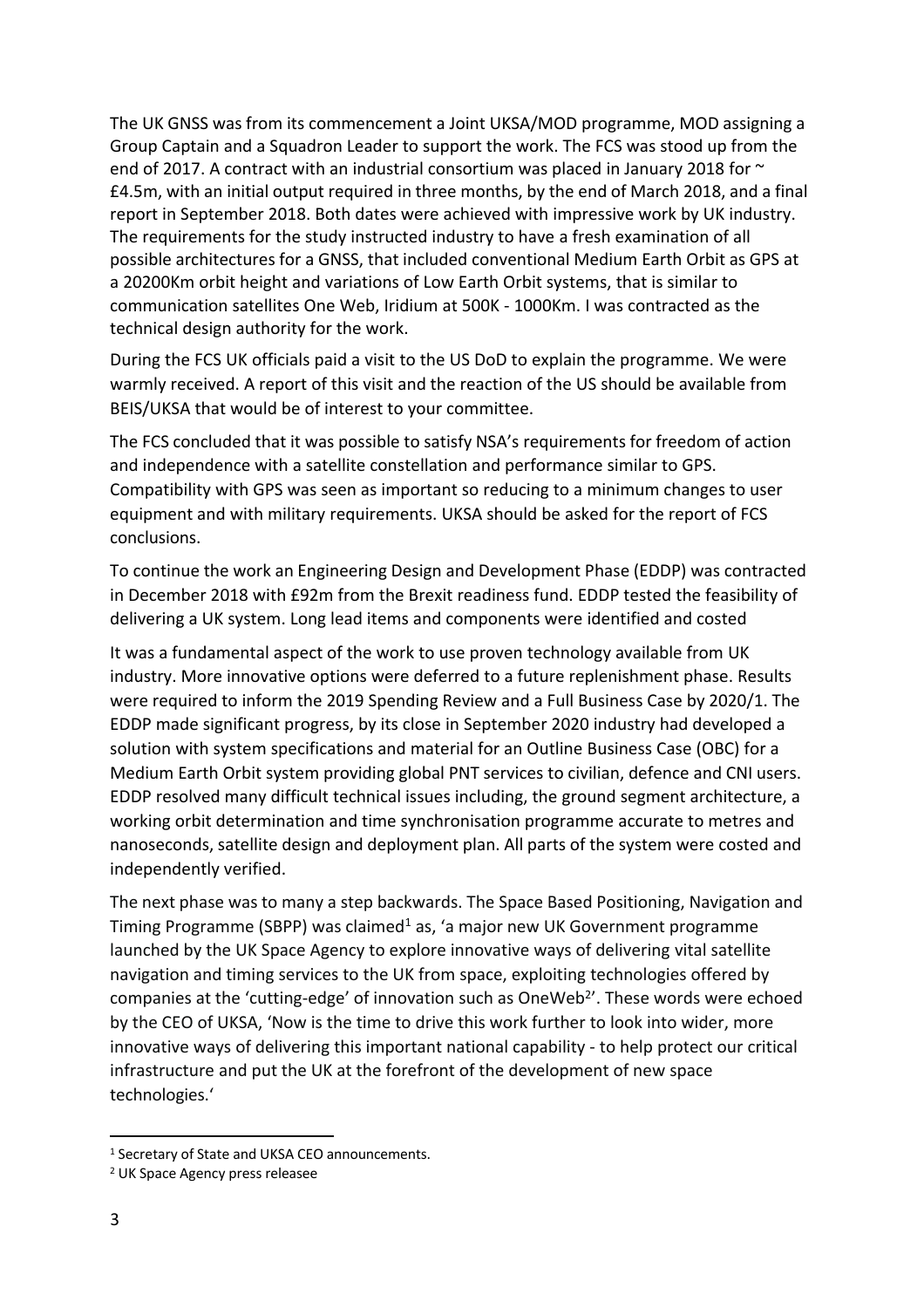Effectively SBPP reopened the FCS studies into different satellite architectures and MEO v LEO orbits. To many is was not coincidental that UK had made an investment of £400m into OneWeb in July 2020 with the reported<sup>3</sup> intention of repurposing the satellites for a GNSS led to the following headline.

# **The UK is spending \$500m (£400m) on a stake in failed satellite firm OneWeb as part of a plan to replace use of the EU's Galileo sat-nav system.**

It was reported that the UK's Satellite Applications Catapult had prepared a white paper to illustrate one potential way of using the OneWeb constellation to deliver precise timing for use in the country's power, telecoms and finance industries. This paper has not been published but should be reviewed by your committee, as it could provide an insight into why OneWeb is being acclaimed as a solution. But, UK is a minority shareholder in OneWeb, so does not have control over the system's operation or commercial decisions.

There were numerous technical reasons that LEO satellites are not optimum for GNSS, many GNSS engineers would dismiss there use entirely. A major issue is the precise prediction of satellite orbits due to the variation in the drag caused by interaction of the solar wind with the upper layer of the atmosphere. Time between uploads to satellite would be considerably more frequent than at MEO with a far more complex ground monitoring system. The situation is further exacerbated by the need to observe and calculate the data for 20 times as many satellites. Debris in LEO is becoming an increasing hazardous issue.

GNSS mobile receiver designers dislike LEO signals as they are under constant pressure to reduce power consumption. LEO satellites move in and out of visibility every few minutes rather than hours for MEOs. Signal acquisition requires higher power than tracking, the Doppler frequency range variation from LEO is several times that of MEO with the result that increased requirements are put on the all-important battery consumption. Mobile phone and tablets are now the largest user group for GNSS applications. The transmitted PNT signal in terms of powers and transmission frequencies from LEO require international agreement that was predicted to be 'challenging'. There are currently no allocations in the international frequency table for GNSS from LEO.

UKSA did not renew the technical audit contract at its end date of 31<sup>st</sup> March 2021 although it alluded an announcement would be made through SERAPIS. The work from March 2021 until the end of the SBPP in March 2022 was unaudited. Our suspicion is that we were asking too many awkward question.

The costs, results and output of the SBPP have not been published following the contract end in March 2022. As far as can be determined from BEIS and UKSA announcements no further work is planned. The UK GNSS programme has been effectively killed off. So what credibility can be placed on the Secretary of State's and the UK CEO's statements at SBPP's commencement.

<sup>&</sup>lt;sup>3</sup> BBC news report [UK](https://www.bbc.co.uk/news/science-environment-53279783) [government](https://www.bbc.co.uk/news/science-environment-53279783) [takes](https://www.bbc.co.uk/news/science-environment-53279783) [£400m](https://www.bbc.co.uk/news/science-environment-53279783) [stake](https://www.bbc.co.uk/news/science-environment-53279783) [in](https://www.bbc.co.uk/news/science-environment-53279783) [satellite](https://www.bbc.co.uk/news/science-environment-53279783) [firm](https://www.bbc.co.uk/news/science-environment-53279783) [OneWeb](https://www.bbc.co.uk/news/science-environment-53279783) [-](https://www.bbc.co.uk/news/science-environment-53279783) [BBC](https://www.bbc.co.uk/news/science-environment-53279783) [N](https://www.bbc.co.uk/news/science-environment-53279783)ews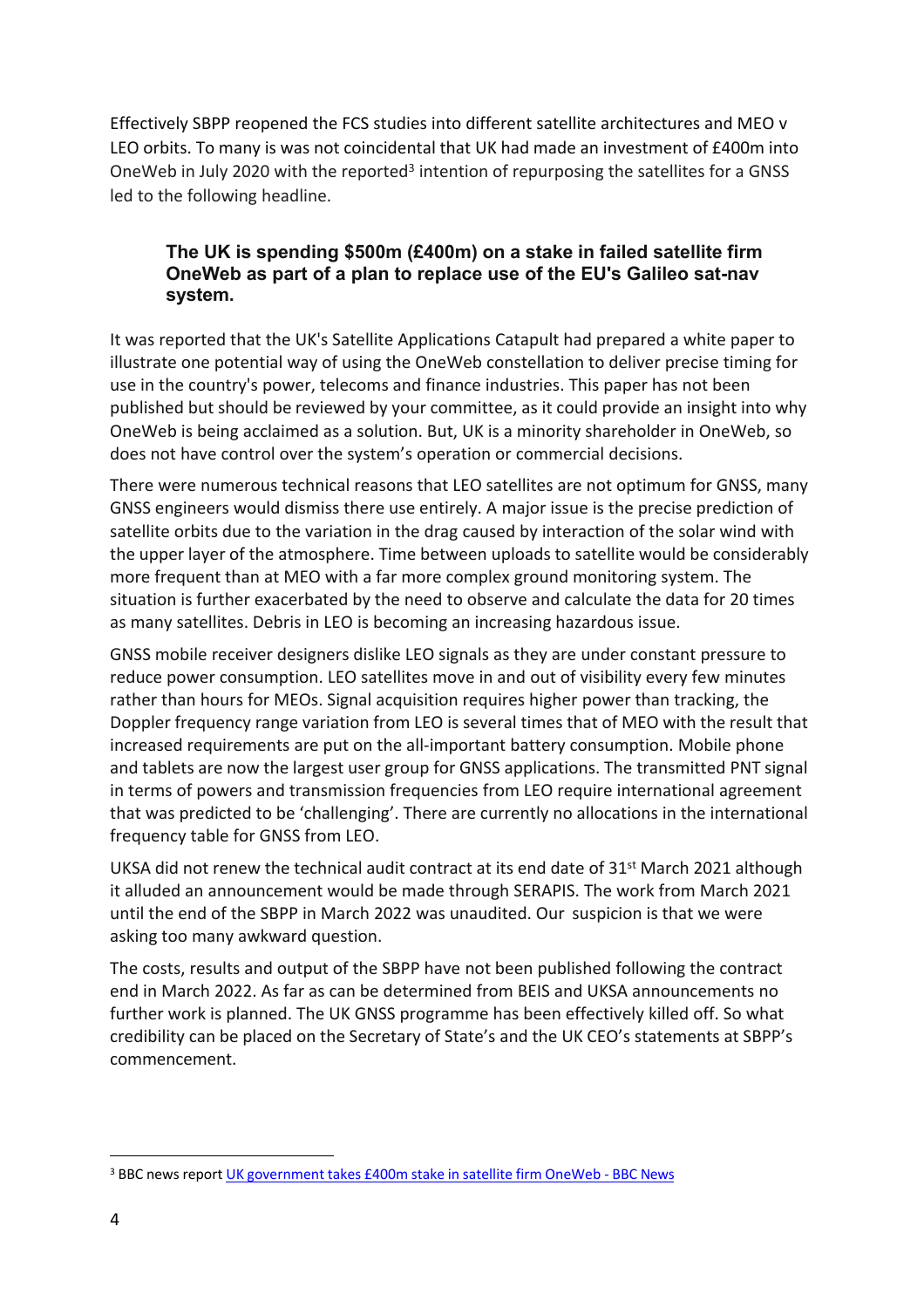It is therefore reasonable to ask, considering the amount of public funds spent on the programme from 2018 that must be well in excess of £100m, what will be done with this work and where will it be used. Was this good use of public funds?

Therefore, I was somewhat surprised by the evidence presented to your committee by BEIS officials that Plan B remained a 'backup' for Plan A, UK securing full access to the Galileo and EGNOS programmes. Statements by the officials that Plan A was a realistic option demonstrate how out of touch they were and still are with European Commission (EC) and other member states intentions. Furthermore, European Council regulations covering access to the encrypted Public Regulated Signal (PRS), the programme's security aspects and allowing non EU, that is UK, industry to bid for contracts for the development and operation of the system, would require significant changes with years of work.

I am aware of these regulations as I was a lead in the UK's team of engineers and security specialists who worked with the EC and ESA to establish the design and implement the Galileo system, particularly the navigation signals and the security aspects of the system. An aspect of this work were the negotiations with the US over the compatibility of the Galileo PRS with the encrypted GPS M-code signal. The US applied huge political pressure on UK, France and Germany to ensure Galileo's signals did not overlay the frequencies used by GPS M-code. Another factor is that EU nations particularly, French, German and Italian, space industries would not want competition from UK and their Government would likely block any move to readmit the UK. It was surprising no mention was made of the UK PNT office the Cabinet Office has instructed BEIS to establish.

However the Blackett Report, the Cabinet Office work, the UK Space Strategy and Defence Space Strategy all point to the same direction. The SoS's reply 31<sup>st</sup> March 2022, to your enquiry glossed over many issues and illustrates the prevaricating within BEIS. If the SBPP work is as good as it is claimed why is it not published or open to independent technical review?

The government has made clear its ambitions for the UK to become a globally competitive space power and is taking action through the newly established National Space Council, the National Space Strategy and the Integrated Review of Security, Defence, Development and Foreign Policy, to create the conditions for a strong, secure and innovative space sector. Here is further evidence of BEIS obstruction. The Prime Minister therefore needs to stand behind British industry, be seen to be protecting the future of the economy and defence, create some certainty and throw his full weight behind a UK GNSS, approving the project without delay.

It is worth a short review of the origins of GPS. GPS was invented after the US DoD had spent billions developing Inertial Navigation Systems and failing to produce an affordable device capable of maintaining sufficient accuracy over a time of greater than a few minutes in combat systems. GPS was termed the 'force multiplier', as it enabled accurate first strike thereby reducing the number of weapons needed or the time taken, to achieve a military objective. Initially GPS was a military only system. Ronald Regan directed the C/A-code be made public following Korean Airlines Flight 007 being shot down in September 1984, after straying into Russian airspace; the incident is believed to have been due to a failure in the aircraft's navigation system. Within a few years civil use became significantly larger than the military's with the result that GPS has been changed to accommodate both civil and military requirements. There have often been questions in the US over making a charge for GPS use.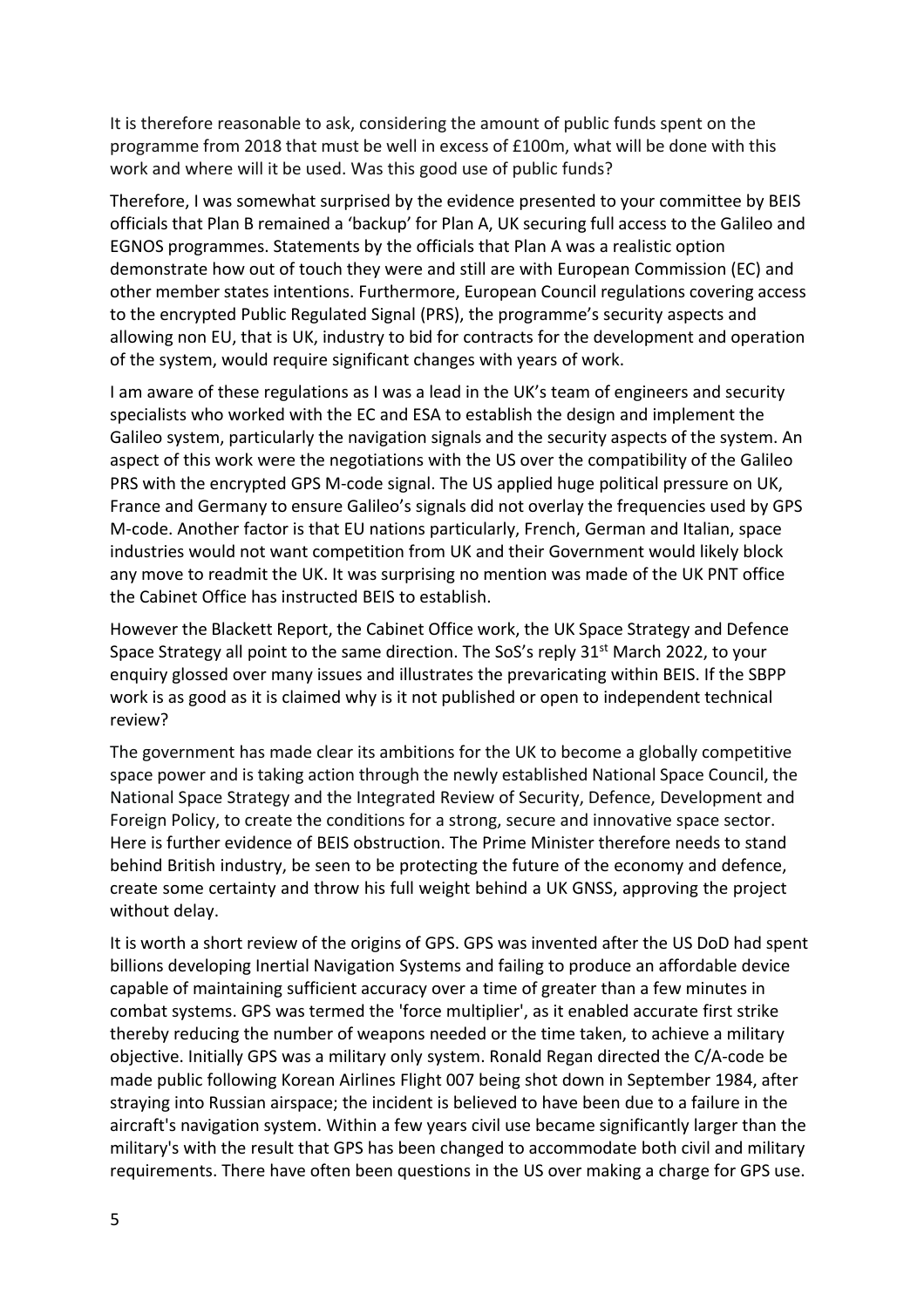However the US Treasury believe they obtain greater income from the wider economic benefits the system provides, avoiding the potentially costly process a charging mechanism would incur.

Until leaving the EU, UK had been a leader in the Galileo project, despite UK Space Agency being small compared to the likes of CNES France, DLR Germany and ASI Italy. UK industry had made the first Galileo satellite, GIOVE-A, the navigation payloads for all the operational satellites and a large proportion of the ground control segment. We had made major contributions to the design of the signal in space and the system's security. It must be remembered that SSTL's GIOVE-A saved the frequency filings for Galileo. The satellite was launched in December 2005, just two years after ESA signed the contract. An unprecedented achievement of space engineering by Surrey Satellites Technology Ltd. Contracted at the same time a satellite manufactured by Airbus Germany, GIOVE-B, was late, it was not available for launch until April 2008 and cost three times more than GIOVE-A.

There appears to be some confusion in the evidence of the timescale and costs for Galileo. Europe's decision to develop Galileo was aimed at avoiding dependence on America, Russia, China, etc. for such an important contribution to the economy, since it was believed that dependence would put at risk Europe's ability to remain competitive in many world markets. Galileo' history goes back to the 13 January 1999 when the European Parliament adopted a Resolution, 'Towards a trans-European Positioning and Navigation Network: including a European Strategy for Global Navigation Satellite Systems (GNSS)'. The Council adopted a Resolution on Galileo on 5 April 2001 followed by a Council Regulation 876/2002, 21 May 2002 setting up the Galileo Joint Undertaking, also to run the EGNOS integrity overlay programme. But Galileo's origins go back to an ESA study in the 1980's for a NAVSAT system that mirrored the US GPS.

The cost of Galileo and EGNOS are difficult to trace but an estimate from various European documents is a current bill of €8.5 billion. The think-tank Open Europe estimated the total costs from start to 20 years after completion at €22.2 billion. Even this figure does not include many of the costs incurred by member states to participate in the political and technical control of the project. Following Brexit it is widely reported the EU are running short of funding, so if there is a thin possibility of UK being readmitted to the programmes it is anticipated to be at a very high price.

However, it is not widely reported but currently there are major technical problems with Galileo that will be expensive to resolve. Intended to achieve full operational capability by 2014. My estimation is that it will not be completed before 2025, and that is reliant on a revised launch schedule to avoid the use of Russian launch vehicles. Ten of the final batch of 12 satellites have yet to be launched due to serious problems with the manufacture and operation of the satellite clocks. There have been serious week long outages of the system. The speculation is that there are problems of maintaining the ground control software that was developed by UK's CGI, now they are no longer contracted for support.

But why do we need UK GNSS at all? I'd like to say its simple but in fact its very complex, which is perhaps one of the reasons that Whitehall seems to be running scared. Access to GNSS signals is vital for modern economies and the UK's reliance on it continues to grow as new applications are developed. The UK Government's own Blackett Review in 2018 identified a reliance on GNSS across critical national infrastructure including time-location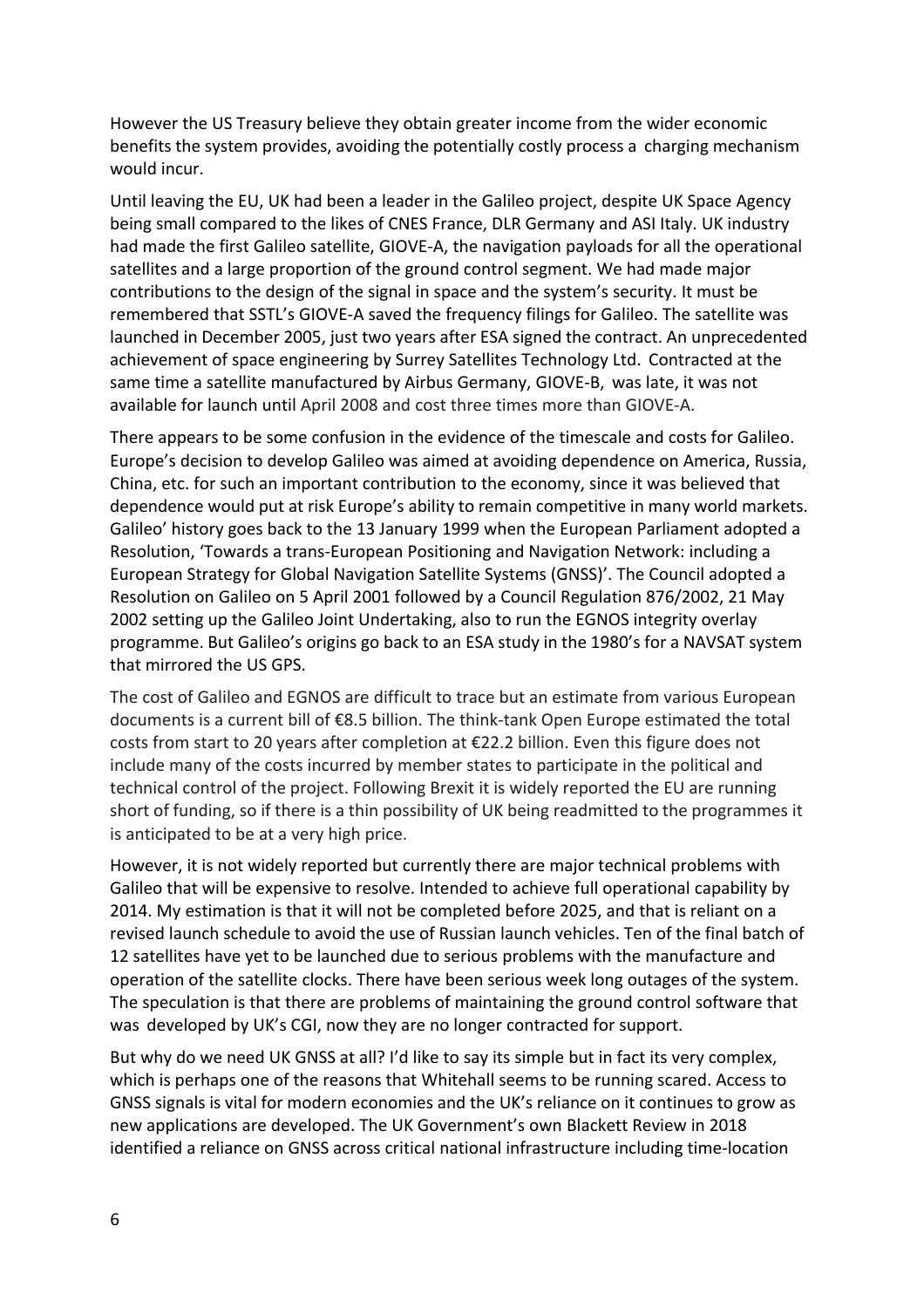based systems, communications and military requirements for location, surveillance and weapons delivery.

The overall effect of the loss of GNSS timing signals on the UK infrastructure, such as ATM machines, power and utilities distribution, cargo handling, timing for various communication systems, transport and rail systems was estimated in 2015 at £1b per day with 11% of the UK's GDP directly supported by satellite navigation systems. Just one example is the change in every day procurements by the general public during COVID with doorstep deliveries by 'White-van man' enabled by the use of satnav in vehicles, mobiles phones etc. It is rumoured that a recent yet unpublished Government review has increased the cost to UK economy to £1.5b/day. Your committee should ask BEIS if such a document exists and if so request a copy.

Any loss, or even restriction, of GNSS services to the UK would be disastrous for the economy but also for national security. It is often stated there are four global and two regional satnav systems. But this is delusionary. The UK military has a critical dependency on the GPS secure encrypted signals, the Y-code and future M-code; access is via a NATO agreement. However there are several restrictions and conditions on their use. The lack of control over the encryption codes and receiver components leaves a gap in the defence of the country. Open signals from Galileo are available as the only global alternative, as to trust the Russian GLONASS or the Chinese Bei-Dou would be foolhardy. India and Japan only operate regional systems with limited coverage and performance.

At a time when the UK is stepping up to assert its place on the global stage being totally reliant on even a friendly foreign government for a vital and ubiquitous component of our economy and defence is a limiting factor to our national influence. There is no doubt that a UK GNSS would eliminate any political risk and enhance military capability. MOD are well aware of this issue as illustrated in their recent Defence Space Strategy meeting where on several occasion PNT was cited as critical to military operations.

At a top level the Government has been supportive of the UK GNSS project. The 2018 feasibility study was announced by then Prime Minister Theresa May while PM Boris Johnson has reiterated his support for the project time after time, announcing it in the Queens Speech in December 2019 and reportedly giving it his full backing in Cabinet as recently as 28<sup>th</sup> February. So why are the various departments involved, (BEIS, MOD, DfT, Treasury and Cabinet Office) seemingly either at loggerheads or running scared and trying to back away from investing in a crucial piece of Britain's infrastructure?

Can it be the cost? The work for UKSA/BEIS established, with independent verification, a cost of £5bn to build and launch 24 satellites by 2025 and operate the system for five years. Compared to a potential loss of £1bn per day it seems a tiny price to pay. Putting it in context with the infrastructure spend on HS2 for example, now estimated at well over £100bn and Crossrail at over £18bn, it looks like incredibly good value for money, as it is the small change out of these projects.

It's not the technology either. The UK was at the forefront of Galileo and has 50 companies including Inmarsat, CGI, SSTL and Airbus with leading edge technology ready to start work.

Does the sudden reluctance to take the next step therefore come down to either a lack of confidence within the Cabinet Office or in BEIS, in their capability to deliver a complex project? Or is the issue one of traditional civil service inertia, being unwilling to step away